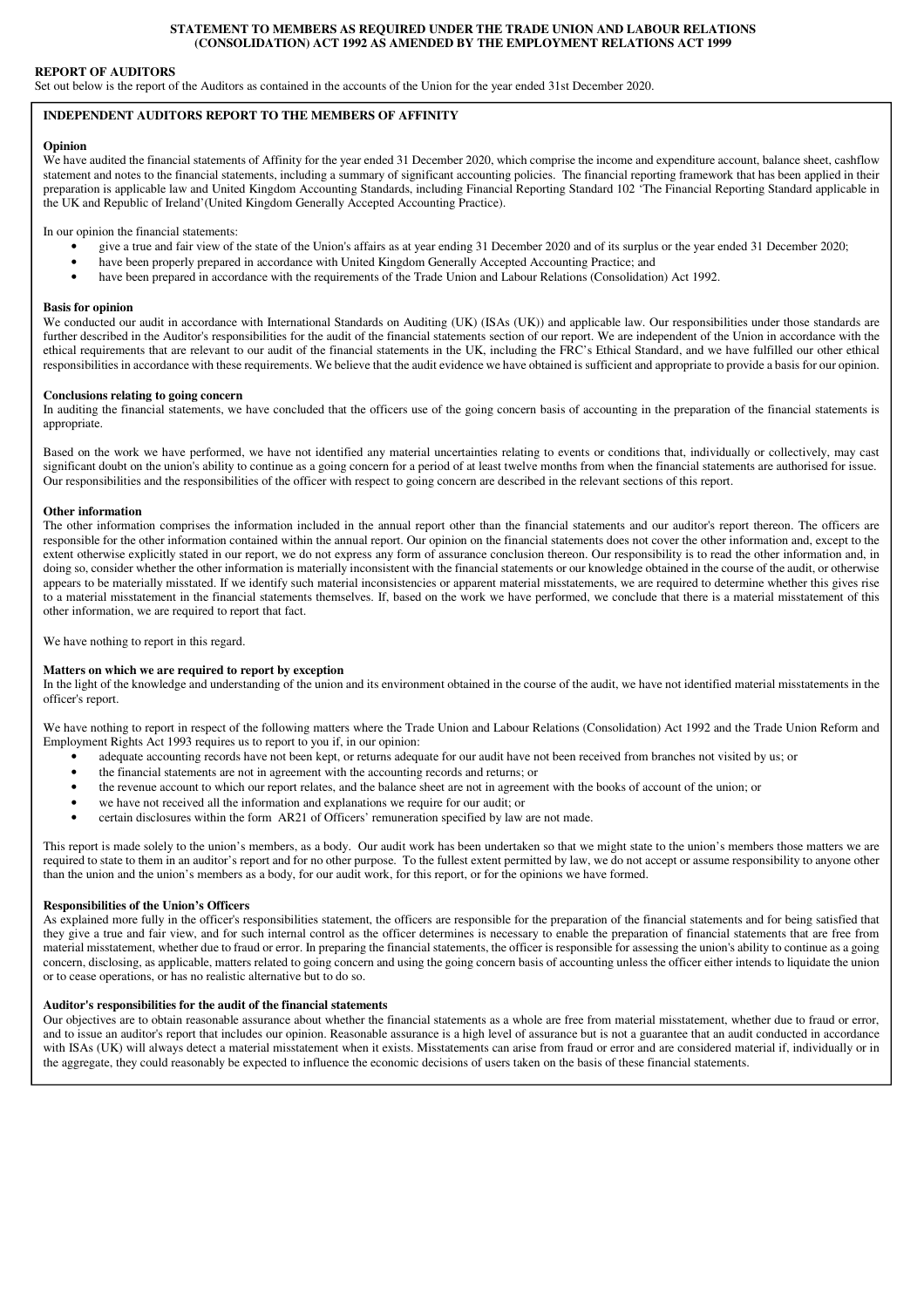### **INDEPENDENT AUDITORS REPORT TO THE MEMBERS OF AFFINITY (CONTINUED)**

#### **Irregularities including Fraud**

Irregularities, including fraud, are instances of non-compliance with laws and regulations. We design procedures in line with our responsibilities, outlined above, to detect material misstatements in respect of irregularities, including fraud. The extent to which our procedures are capable of detecting irregularities, including fraud, is detailed below.

There are inherent difficulties in detecting instances of fraud and non-compliance with laws and regulations. The objective of our audit in relation to irregularities, including fraud, is to design and apply appropriate audit procedures based on a comprehensive assessment of the relevant risks. Audit procedures covering all identified risks were performed and the Union maintains a strong control environment, minimizing the risk of failure to detect irregularities.

However, it is the primary responsibility of management, with the oversight of those charged with governance, to ensure that the entity's operations are conducted in accordance with applicable laws and regulations and for the prevention and detection of fraud. It was identified that the way in which fraud might occur would be through management override of controls made possible by limited segregation of duties, or through collusion.

We assessed the risks of material misstatement in respect of fraud through a combination of enquiries of key management and those charged with governance, analytical review of the financial information provided and discussion with the audit engagement team of the areas that would be most susceptible to fraud.

We obtained an understanding of the legal and regulatory frameworks that are applicable to the entity through enquiries of management and consideration of the nature of the industry and sector. It was determined that the most significant are those that relate to:

- The Trade Union and Labour Relations (Consolidation) Act 1992;
- FRS 102 The Financial Reporting Standard applicable in the UK and Republic of Ireland (United Kingdom Generally Accepted Accounting Practice).

The audit engagement team identified the risk of non-identification of related party transactions as the area where the financial statements were most susceptible to material misstatement due to fraud.

Based on the results of our risk assessment we designed audit procedures to identify fraud or non-compliance with such laws and regulations identified above. The relevant audit procedures performed included, but not limited to:

- enquiry of key management and those charged with governance around actual and potential litigation and claims, and corroborating the responses;
- auditing the risk of management override of controls, including through testing journal entries and other adjustments for appropriateness, and evaluating the business rationale of significant transactions outside the normal course of business;
- reviewing for unidentified related party relationships and transactions identified.

A further description of our responsibilities for the audit of the financial statements is located on the Financial Reporting Council's website at: http://www.frc.org.uk/auditorsresponsibilities. This description forms part of our auditor's report.

### **Use of our report**

This report is made solely to the union's members, as a body. Our audit work has been undertaken so that we might state to the union's members those matters we are required to state to them in an auditor's report and for no other purpose. To the fullest extent permitted by law, we do not accept or assume responsibility to anyone other than the union and the union's members as a body, for our audit work, for this report, or for the opinions we have formed.

**CROUCHER NEEDHAM (ESSEX) LLP CHARTERED CERTIFIED ACCOUNTANTS REGISTERED AUDITOR Market House 10 Market Walk Saffron Walden Essex CB10 1JZ**